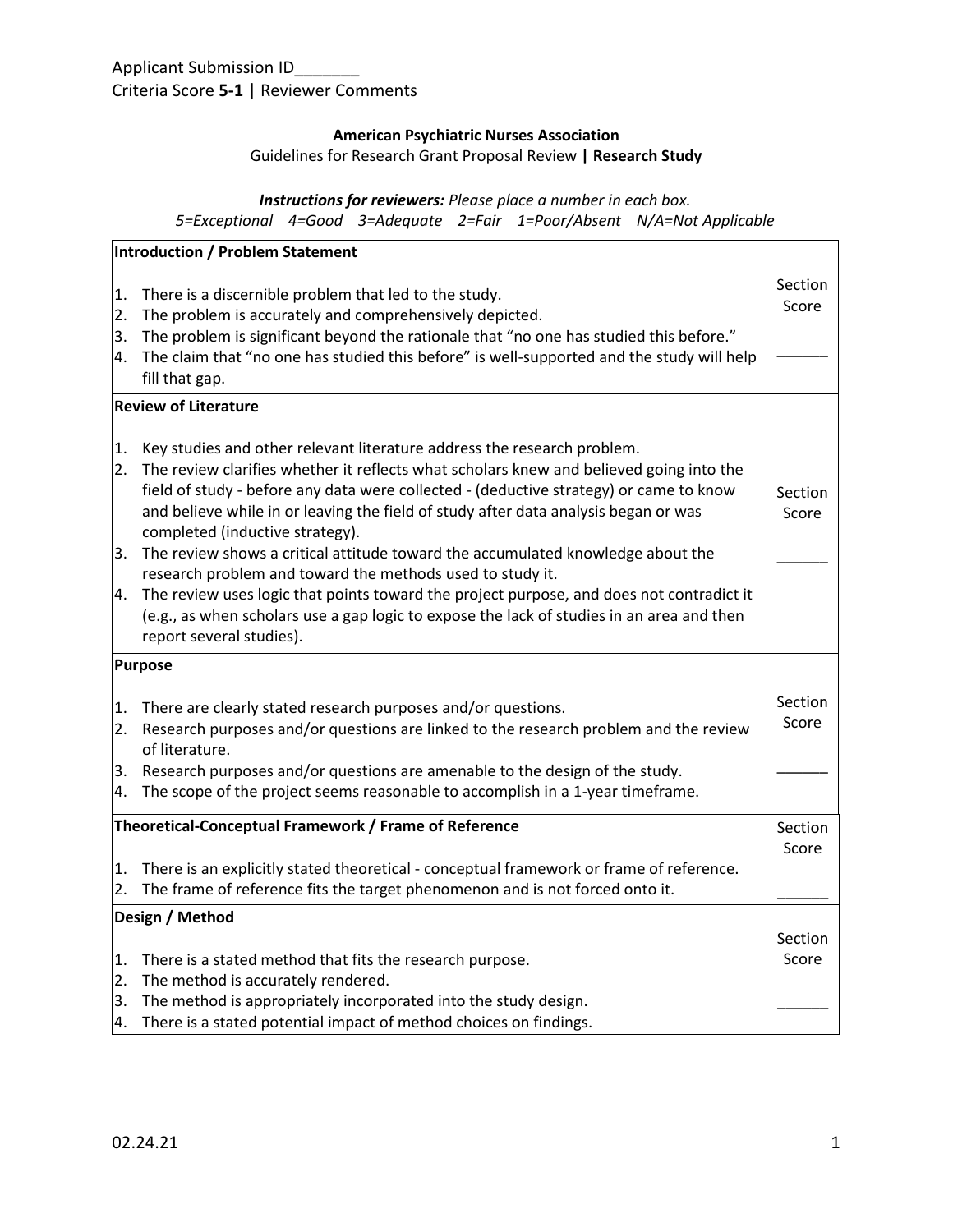# Applicant Submission ID\_\_\_\_\_\_\_\_ Criteria Score **5-1** | Reviewer Comments

## *Instructions for reviewers: Please place a number in each box. 5=Exceptional 4=Good 3=Adequate 2=Fair 1=Poor/Absent N/A=Not Applicable*

| Sample               |                                                                                                                                                                                                                                                                                                                                                                                                                                                                                                                    |                  |
|----------------------|--------------------------------------------------------------------------------------------------------------------------------------------------------------------------------------------------------------------------------------------------------------------------------------------------------------------------------------------------------------------------------------------------------------------------------------------------------------------------------------------------------------------|------------------|
| 1.<br>2.<br>3.<br>4. | The sampling plan fits the research purpose and method.<br>The sampling plan is purposeful, and the type(s) of purposeful sampling is/are specified.<br>The sampling plan described is accurately rendered.<br>Site(s) of recruitment fit the research purpose and sampling strategy, and documentation<br>of access is provided.                                                                                                                                                                                  | Section<br>Score |
| 5.                   | Recruiting the sample can be done in a 1-year timeframe.<br><b>Sample Size and Configuration</b>                                                                                                                                                                                                                                                                                                                                                                                                                   |                  |
| 1.<br>2.<br>3.       | Sample size and configuration fit the research purpose and sampling strategy.<br>Sample size and configuration can support the purpose of the study (e.g., statistical<br>power, adequate description, informational redundancy, theoretical saturation, intensive<br>and comprehensive study of particulars).<br>Sites of recruitment fit the planned or evolving sampling needs of the study.                                                                                                                    | Section<br>Score |
|                      | Data Collection / Generation Techniques and Sources                                                                                                                                                                                                                                                                                                                                                                                                                                                                |                  |
| 1.                   | Sources of data and techniques of data collection or generation fit the pre-determined or<br>evolving needs of the study, e.g. appropriate/reliable/valid instruments are chosen that<br>fit the variables or data- gathering strategies are congruent with the orientation of the<br>study.                                                                                                                                                                                                                       |                  |
| 2.<br>3.             | The content, sequence, and timing of data collection or generation techniques fit the<br>purpose and orientations of the study (e.g., as when the purpose of a study is to<br>ascertain structural barriers to health care utilization, but the only sources of data are<br>women's perceptions of their health care providers).<br>Specific data collection or generation techniques are tailored to the proposed study, as<br>opposed to the presentation of textbook or rote descriptions of data collection or | Section<br>Score |
| 4.                   | generation.<br>Techniques for data collection or generation techniques are correctly used.                                                                                                                                                                                                                                                                                                                                                                                                                         |                  |
| 5.                   | Sites are conducive to data collection or generation.                                                                                                                                                                                                                                                                                                                                                                                                                                                              |                  |
| 6.<br>17.            | The time period for data collection or generation is explicitly stated and appropriate for a<br>1-year timeframe.<br>The timing of data collection is explicitly stated and justified according to the target                                                                                                                                                                                                                                                                                                      |                  |
|                      | events.                                                                                                                                                                                                                                                                                                                                                                                                                                                                                                            |                  |
| 8.                   | The sequencing of data collection or generation techniques is justified.<br><b>Data Management and Analysis</b>                                                                                                                                                                                                                                                                                                                                                                                                    |                  |
|                      |                                                                                                                                                                                                                                                                                                                                                                                                                                                                                                                    |                  |
| 1.<br>2.             | Data management and analysis techniques fit the research purpose and data.<br>Adequate resources are available to support data analysis (e.g., transcription of                                                                                                                                                                                                                                                                                                                                                    | Section<br>Score |
| 3.                   | interviews; data entry).<br>Specific data management and analysis techniques are tailored to the proposed study, as<br>opposed to rote descriptions of data management.                                                                                                                                                                                                                                                                                                                                            |                  |
| 14.                  | Analysis of data is appropriate for the type of data or question and fits the data.                                                                                                                                                                                                                                                                                                                                                                                                                                |                  |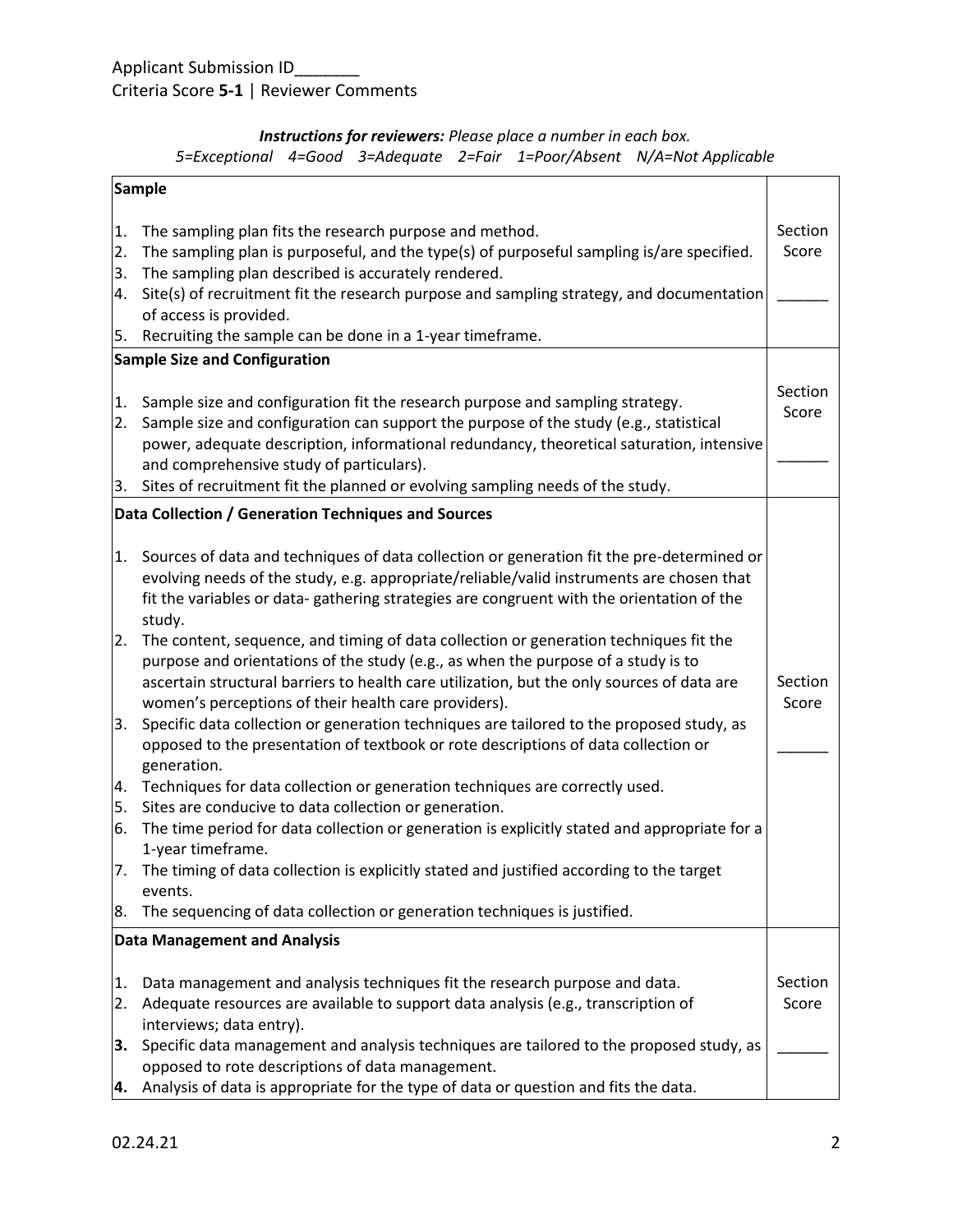# Applicant Submission ID\_\_\_\_\_\_\_ Criteria Score **5-1** | Reviewer Comments

## *Instructions for reviewers: Please place a number in each box. 5=Exceptional 4=Good 3=Adequate 2=Fair 1=Poor/Absent N/A=Not Applicable*

| <b>Validity</b>       |                                                                                                                                                                                                                                                                                                                                                                                                                                                                                                                                                  |                  |
|-----------------------|--------------------------------------------------------------------------------------------------------------------------------------------------------------------------------------------------------------------------------------------------------------------------------------------------------------------------------------------------------------------------------------------------------------------------------------------------------------------------------------------------------------------------------------------------|------------------|
| 1.                    | Techniques are included to reduce bias or show an awareness of their potential influence<br>on the study and its participants.                                                                                                                                                                                                                                                                                                                                                                                                                   | Section<br>Score |
| 2.                    | The limitations of the study are unique to this study and are addressed with solutions to<br>reduce their effect or represent their effect on the findings.                                                                                                                                                                                                                                                                                                                                                                                      |                  |
| 3.                    | Techniques for validation fit the purpose, method, sample, and data.                                                                                                                                                                                                                                                                                                                                                                                                                                                                             |                  |
| 4.                    | Techniques are tailored to the project, as opposed to rote descriptions of validation<br>techniques with no application shown to the study reported.                                                                                                                                                                                                                                                                                                                                                                                             |                  |
| <b>Human Subjects</b> |                                                                                                                                                                                                                                                                                                                                                                                                                                                                                                                                                  |                  |
| 1.<br>2.<br>3.        | Benefits and risks distinctive to the study are addressed procedurally in an appropriate<br>manner, as opposed to textbook or rote descriptions of human subjects procedures with<br>no discussion of their particular relevance to the proposed study.<br>Recruitment and consent techniques are tailored to fit the sensitivity of the subject<br>matter and/or vulnerability of participants.<br>Data collection and management techniques are tailored to fit the sensitivity of the<br>subject matter and/or vulnerability of participants. | Section<br>Score |
| <b>References</b>     |                                                                                                                                                                                                                                                                                                                                                                                                                                                                                                                                                  | Section<br>Score |
| 1.                    | Cited correctly and fully                                                                                                                                                                                                                                                                                                                                                                                                                                                                                                                        |                  |
| 2.                    | Current (or appropriate to the developments in the area) and sufficiently exhaustive.                                                                                                                                                                                                                                                                                                                                                                                                                                                            |                  |

Adapted with permission from Sandelowski, M., & Barroso, J. (2007). Handbook for synthesizing qualitative research. NY: Springer.